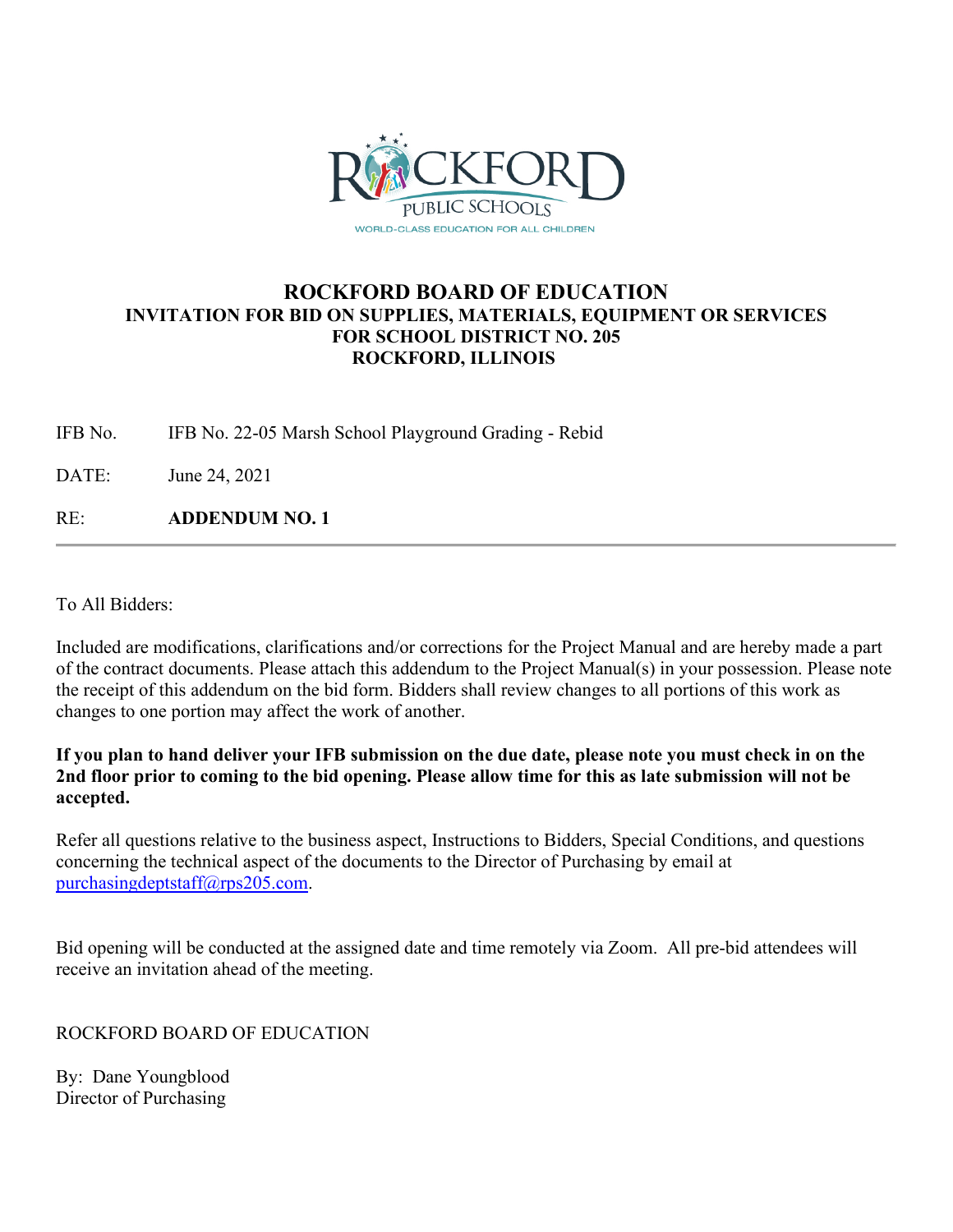## **ADDENDUM NO. 1**

## TO THE BID SET AND SPECIFICATIONS FOR Rockford Public Schools IFB No. 22-05 Marsh Playground

## **ADDENDUM NO. 1**

**Question -** If the base bid is chosen only (no aggregate chips and drain tile) will the imported fill scope be a larger quantity to conform to the provided design elevations, or are we leaving the grade low for others to install aggregate chips and drain tile on top of what we construct?

**Answer** – See revised details for Playground Section and Drain tile. CA-7 will now only be placed in trench for drain tile as part of Alternate one. There will be no CA-7 in base bid.

**END OF ADDENDUM NO. 1**

Page 1 of 1 Issued: June 24, 2021 Fehr Graham

O:\Rockford Public Schools\20-1044 Marsh playground Addendum No 1.docx